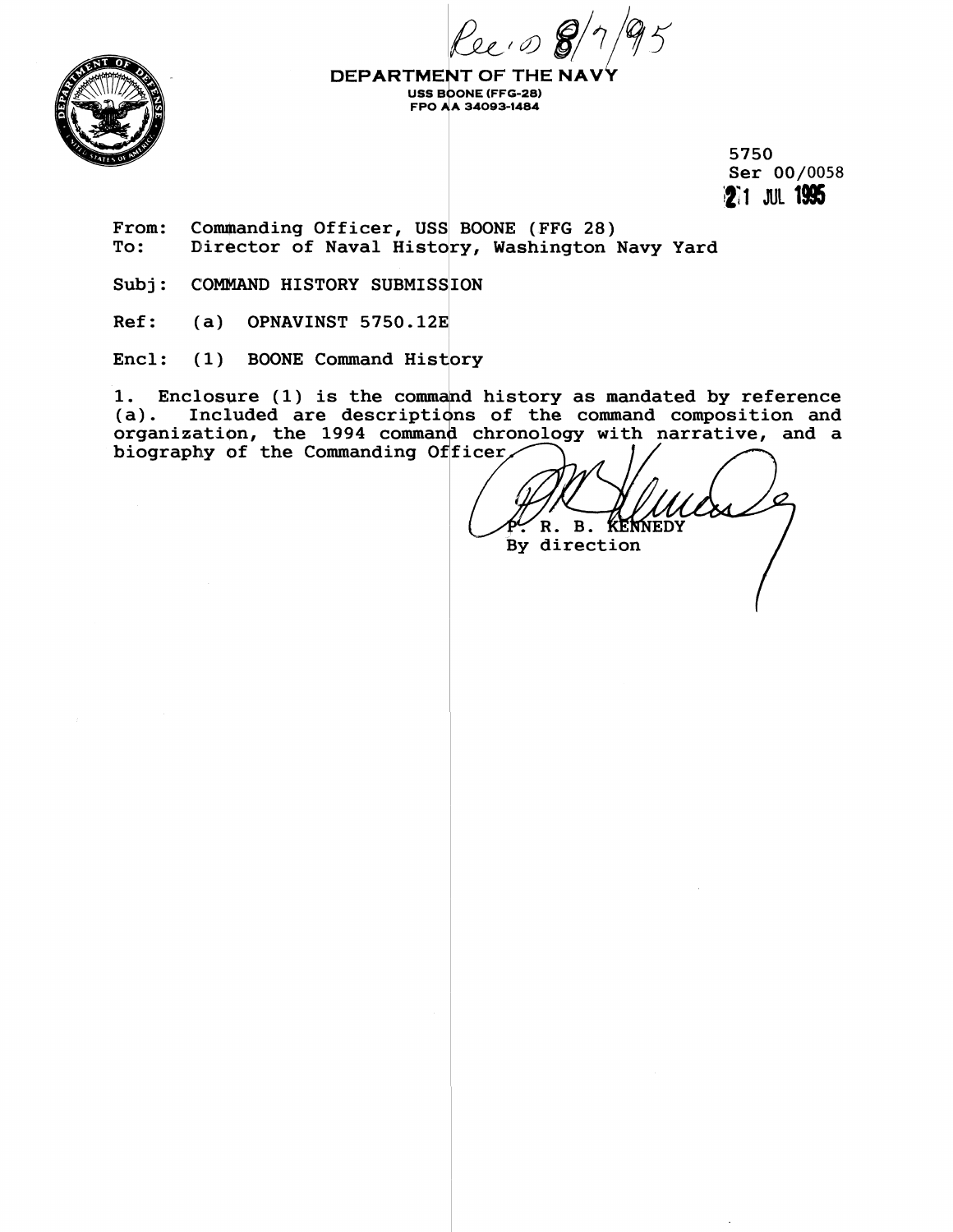## **USS BONE (FFG 28) COMMAND HISTORY COMMAND COMPOSITION AND ORGANIZATION**

**USS BOONE (FFG 28) is a member of the Oliver Hazard Perry**  class of Guided Missile Frigates. Her mission is to provide local area protection to battle groups underway, replenishment groups, amphibious forces, military and mercantile shipping and to conduct amphibious forces, military and mercantile shipping and to conduct ASW operations in conjunction with other sea control forces to **ensure use of essential sea lanes of conmunications.** 

**Along with her sister ships of the class, BOONE represents a**  break with tradition in many ways; a gas turbine powered propulsion **plant with variable pitch propellers, austere manning accompanied by a high degree of computerized automation, a fully integrated**  combat system, two SH-60B helicopter hangars, auxiliary propulsion **units (placed to maximize maneuverability) and a ship control**<br>console that provides steering and speed control directly from the<br>bridge via a single Helmsman/Lee Helmsman bridge via a single Helmsman/Lee Helmsman.

The assets that BOONE has to call upon to accomplish her mission include a missile launcher capable of firing both antiaircraft and anti-ship missiles; the rapid fire, dual purpose 76mm gun; a Close-in Weapons System, 20mm, 6 barrel "gatling" gun, capable of firing 3000 rounds per minute at an incoming air target; anti-submarine torpedo tubes; and two SH-60 Light Airborne Multi-Purpose System (LAMPS) MK III helicopters.

**USS BOONE is a member of Destroyer Squadron EIGHT based in**  Mayport Naval Station, Mayport, Florida. Her Commanding Officer is W. A. Walsh, CAPT, USN of Philadelphia, Pennsylvania.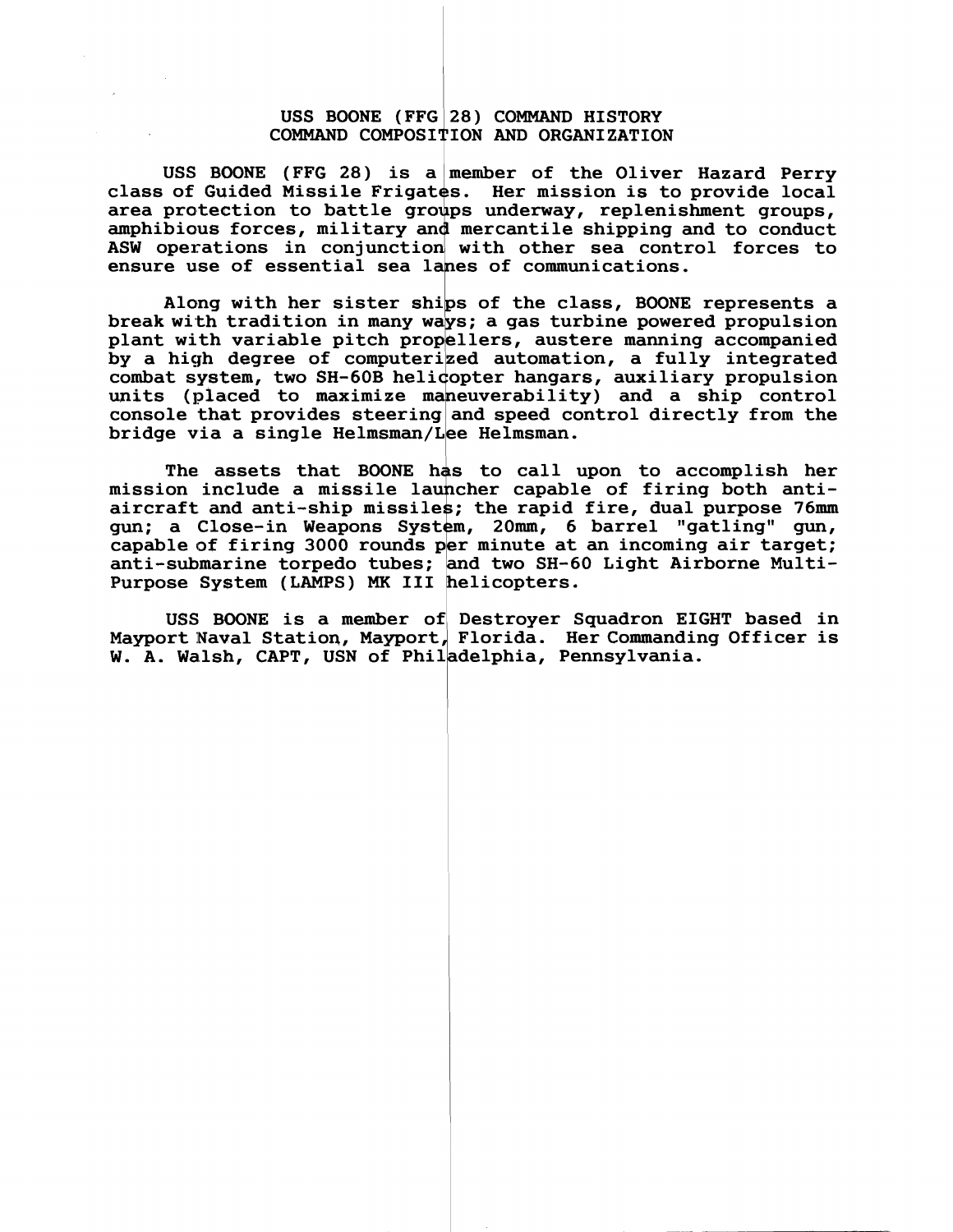## USS BOONE (FFG 28) COMMAND HISTORY 1994

1994 for BOONE began in Villefranche, France. BOONE departed France on 3 January e<mark>nroute for Naval Station La</mark> Maddalena, Italy. In Italy BO<mark>ONE underwent a ten day Maintenance</mark> Availability period alongside USS SIMON LAKE (AS 33). BOONE departed La Maddalena on 16 Ja<mark>nuary enroute to Palma, Spain.</mark> Later that day BOONE commemora<mark>ted the birthday of Dr. Martin</mark> Luther King, Jr. with a memori<mark>al service on board. BOONE arrived</mark> at Palma on 20 January for a five day port visit prior to transiting the Atlantic. On 3 February, BOONE made a brief stop in Bermuda to receive forty eight friends and relatives of crew members for a two day "TIGER" <mark>cruise. BOONE arrived at Naval</mark> Station Mayport, FL on the afternoon of 5 February following a highly successful deployment a<mark>s part of the USS AMERICA Battle</mark> Group.

In late February until early March, BOONE participated in an<br>Intermediate Maintenance Availability at SIMA Mayport, FL. BOONE was underway in the Jacksonville Operations Area for much of the next week, 08-11 March, before getting underway on 14 March for six weeks as part of Operation Support Democracy. BOONE boarded thirty vessels during this period. She returned to Mayport on 19 April and got underway again o<mark>n 25 April enroute to Naval Weapons</mark> next week, 08-11 March, before getting underway on 14 March for<br>six weeks as part of Operation Support Democracy. BOONE boarded<br>thirty vessels during this period. She returned to Mayport on 19<br>April and got underway again Ship's Restricted Availability in May and June. During SRA, BOONE got underway on 20 June for one day sea trails.

On 10 and 11 July, BOONE had the honor of participating in a War at Sea exercise involving numerous Navy and U. S. Air Force aircraft. On 25 July, BOONE got underway enroute to Naval Weapons Station Charleston, SC for ammunition onload.

Following return to Mayport on 31 July, BOONE conducted a Commanders Assessment of Readiness and Training from 2-6 August. BOONE participated in a Tailored Ship's Training Availability from 26 August to 1 September.

On 1 October BOONE departed Mayport enroute to Guantanamo Bay, Cuba for a three week Limited Team Trainer period. BOONE left Guatanamo Bay on 21 October for return to Mayport, arriving on 26 October.

BOONE began her second Tailored Ship's Training Availability (TSTA) of the year on 8 November. TSTA II ended with an underway exercise in the Jacksonville Operations Area from 3-7 December. BOONE departed JAXOA on 8 December enroute to Ft Lauderdale, FL. BOONE enjoyed a brief port visit in Ft. Lauderdale from 11-14 December before returning to Mayport on 16 December.

On 16 February 1995, BOONE received confirmation she had won the Battle Excellence award for calendar year 1994.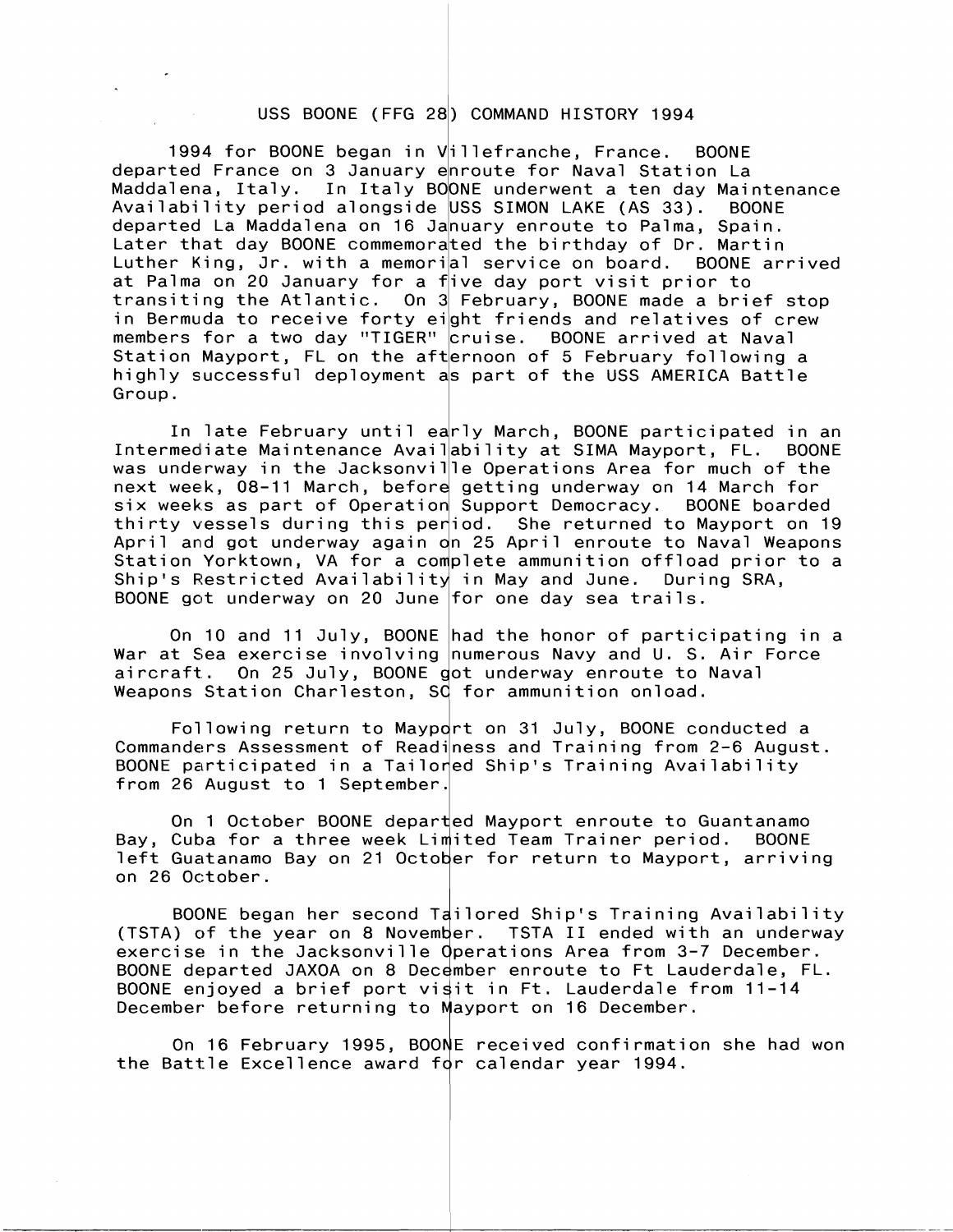## USS BOONE (FFG 28) COMMAND HISTORY 1994 CHRONOLOGY

 $\mathcal{L}(\mathcal{A})$  and  $\mathcal{L}(\mathcal{A})$ 

| 01 JAN-03 JAN | Inport Villafranche, France                            |
|---------------|--------------------------------------------------------|
| 04 JAN-05 JAN | Underway enroute La Maddalena, Italy                   |
| 05 JAN-15 JAN | IMAV with USS SIMON LAKE in La Maddalena, Italy        |
| 16 JAN-19 JAN | Underway Western Mediterranean                         |
| 20 JAN-25 JAN | Port Visit Palma, Spain                                |
| 26 JAN        | Out Chop Mediterranean                                 |
| 26 JAN-05 FEB | Transit Atlantic with USS AMERICA Battle Group         |
| 03 FEB        | Anchor Bermuda to receive "TIGERS"                     |
| 05 FEB-07 MAR | Post Deployment Leave and Stand down                   |
| 20 FEB-04 MAR | IMAV with SIMA Mayport, FL                             |
| 08 MAR-11 MAR | Underway JAXOA                                         |
| 14 MAR-19 APR | Underway Operation Support Democracy                   |
| 25 APR-27 APR | Underway enroute Yorktown, VA                          |
| 27 APR-28 APR | Ammunition offload NAVWPNSTA Yorktown, VA              |
| 28 APR-01 MAY | Underway enroute Mayport, FL                           |
| 09 MAY-09 JUL | Ship's Restricted Availability                         |
| <b>20 JUN</b> | Sea Trials                                             |
| 10 JUL-11 JUL | Underway JAXOA for WASEX                               |
| 25 JUL-27 JUL | Underway enroute Charleston, SC                        |
| 28 JUL        | Ammunition onload NAVWPNSTA Charleston, SC             |
| 28 JUL-31 JUL | Underway enroute Mayport, FL                           |
| 02 AUG-06 AUG | Commander's Assessment of Readiness<br>and<br>Training |
| 26 AUG-31 AUG | Tailored Ship's Training Availability I                |
| 31 AUG-02 SEP | Underway JAXOA                                         |
| 01 OCT-05 OCT | Underway enroute Guantanamo Bay, Cuba                  |